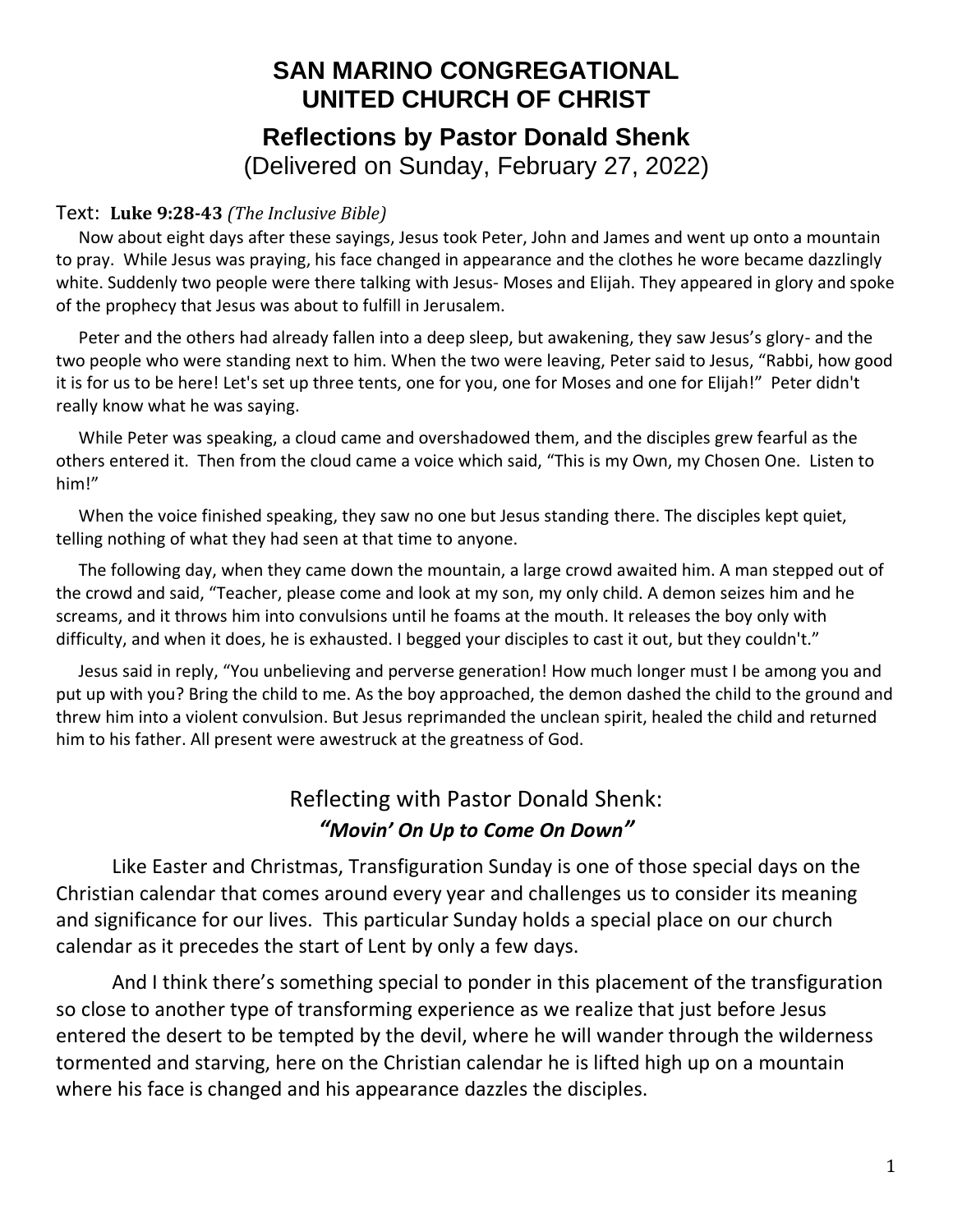Now, this is not the chronological sequence of events in any of the synoptic gospels where this same story occurs, mind you, but it's symbolic sequential significance as it relates to how we consider Jesus's divinity and his humanity as well as our own, can be powerful in preparing ourselves for Lent and, in fact, the rest of our lives, I think.

For what must happen in our minds and our hearts to prepare us for our own journeys through the deserts of our lives is something worth wondering about before we are compelled to wander around searching for sustenance and challenged to survive whatever wilderness we find ourselves in.

The story of Jesus' transfiguration as found in Luke which Marcia read so well for us today, does provide sequential evidence of what I'm getting at here as we see Jesus ascending the mountain with his chosen disciples, and disappearing into a cloud with his mentors and teachers where he is once again declared beloved or "My Chosen One" by his creator.

And then what happens right afterwards, why he goes down the mountain and is immediately thrust into the challenges and demands of the people and their problems.

What's telling here is that instead of just immediately taking on the healing of the tormented child as he knows he can do, Jesus is incredibly put out with his disciples for not believing in themselves and doing the healing on their own.

"How much longer must I be among you and put up with you?" he says, as any frustrated parent or teacher has surely thought if not actually uttered in their lifetime?

I have a feeling whatever serene, glorified countenance Jesus exhibited on the mountaintop was transformed in that moment to an expression of exhaustion and exasperation, don't you?

What will it take for you to believe that you have the power to do all I have done and more, Jesus asks his disciples and us? When will you stop passing the buck and know that it's YOU who have been chosen to do the work of healing and feeding and caring for those in need? When will you transform your faith so that you don't act like a needy, helpless child anymore but step into your calling and know that the same God that is with me is surely with you and will enable you to take on any healing and transformative activity you are called to perform?

"Remembering Jesus' transfiguration and our calling to be reflections of Christ is the climax of the Season after the Epiphany" our Seasons of the Spirit asserts. "We pause on this day to celebrate and hold within us, the presence of Holy Mystery that will empower us for the journey into Lent…the story about what makes Jesus glorious is still one for us to emulate. We can still be clear in our identity as followers of Christ, bold in our rebuke of ignorance and injustice and courageous in our compassion."

Our UCC theologian Cheryl Lindsay provides us with another fascinating insight along this path towards understanding what we need to come back down with as she considers why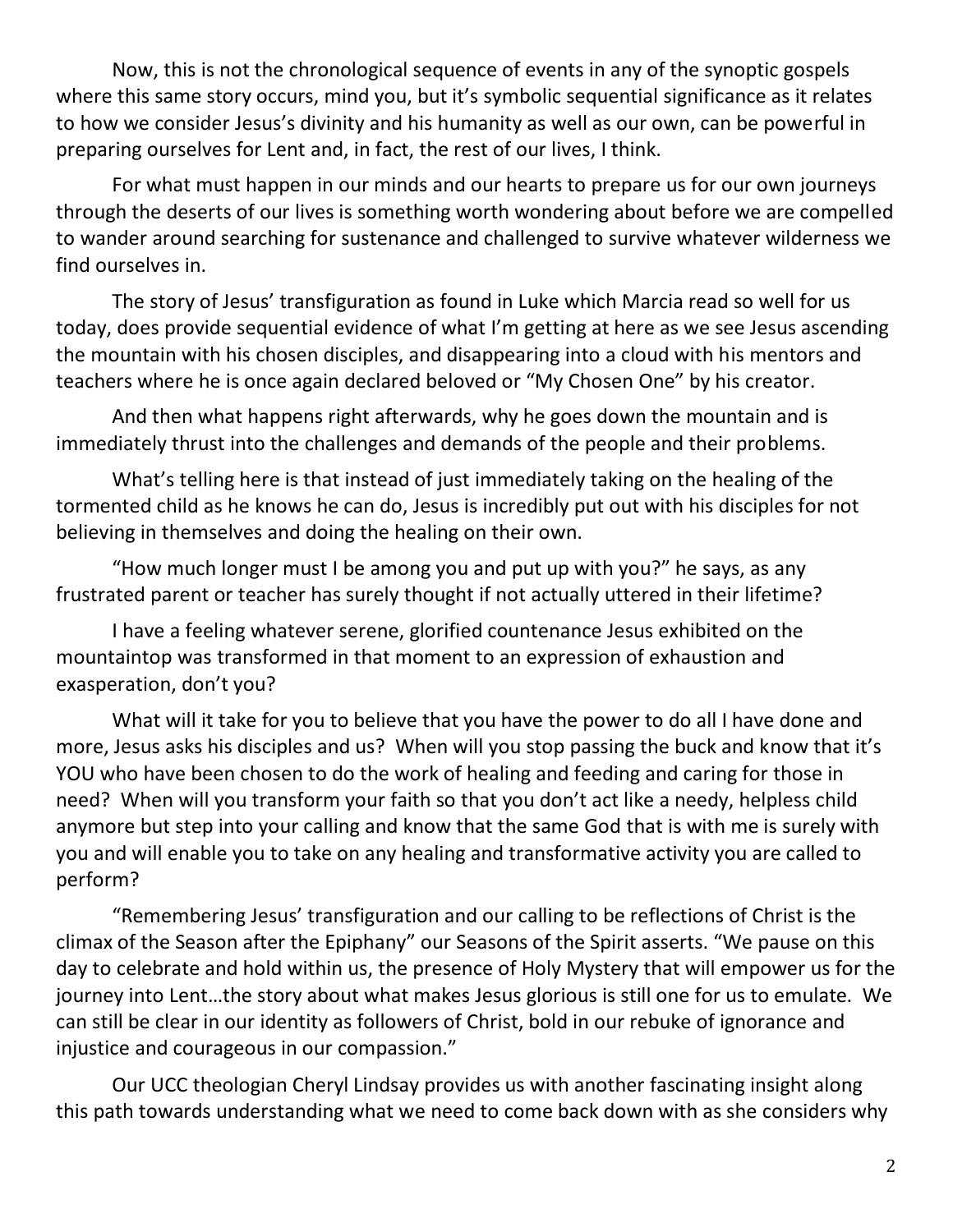the Old Testament figures of Moses and Elijah appeared with Jesus in front of the disciples during their mountaintop experience.

"The purpose of this moment was for [them] to see themselves, their ministry, andmost importantly-their relationship to Jesus in light of Moses and Elijah," she writes. "Like those two prophets and leaders before them, they are chosen for purposes. They will be challenged and discouraged. They will have to cultivate and nurture the leadership of others while still leading a movement in the earliest stages. They will make mistakes and endure moments of weakness. Elijah had a panic attack and ran from the purpose of God. Moses forgot the source of his power and assumed glory for himself rather than reflect it back to the One who sent him. Peter will act recklessly and deny his friendship with Jesus. James and John will jockey for position rather than humbly and gratefully take the place set for them. There will be challenges and lows beyond their imagination."

And Jesus knows this and shows them not only how they can surround themselves with radiance and the sure knowledge of God's presence but also allows them to see the people they would have considered the pillars of their faith (as we surely do ours) who faced many challenges and self-doubts and stumbling blocks on their own ways up and down the mountains of their lives.

Jan Richardson is an artist and a poet I have read often during my ministry and I've shared many of her poems with you as I will do again today. But before I do I wanted to read to you some of her own thoughts on the significance of this day. I found this especially moving because what she wrote here, she was writing in the midst of significant grief over the recent loss of her husband Gary, a true collaborator with her in her art and her life. She had just started to paint again after losing him and was having a really rough time of it.

"Life has required me, in a painfully vivid fashion, to release what I have counted on most," she notes.

"As I navigate the new terrain of my life, I am continually faced with choices—in my painting, in my writing, in the agonizing sorting of Gary's things, in every aspect of every unfolding day—about what to hold onto, and what to let go. In the midst of all this, our story this week asks me, in all the changing, what abides? In the leaving and letting go, what gift still goes with us? How will we allow ourselves to be transformed by the transfigured Christ who accompanies us in every place?

"The story of the Transfiguration is not simply about learning to leave the mountaintop," she muses, "or about releasing what we have grown attached to... The story of the Transfiguration is about opening our eyes to glory, allowing that glory to alter us, and becoming willing to walk where it leads us. The story urges us to trust that what we have seen, what we have known, will go with us. It assures us that the gifts received on the mountaintop will continue to illuminate us not only on level ground but even when we walk in the valley of the shadow."